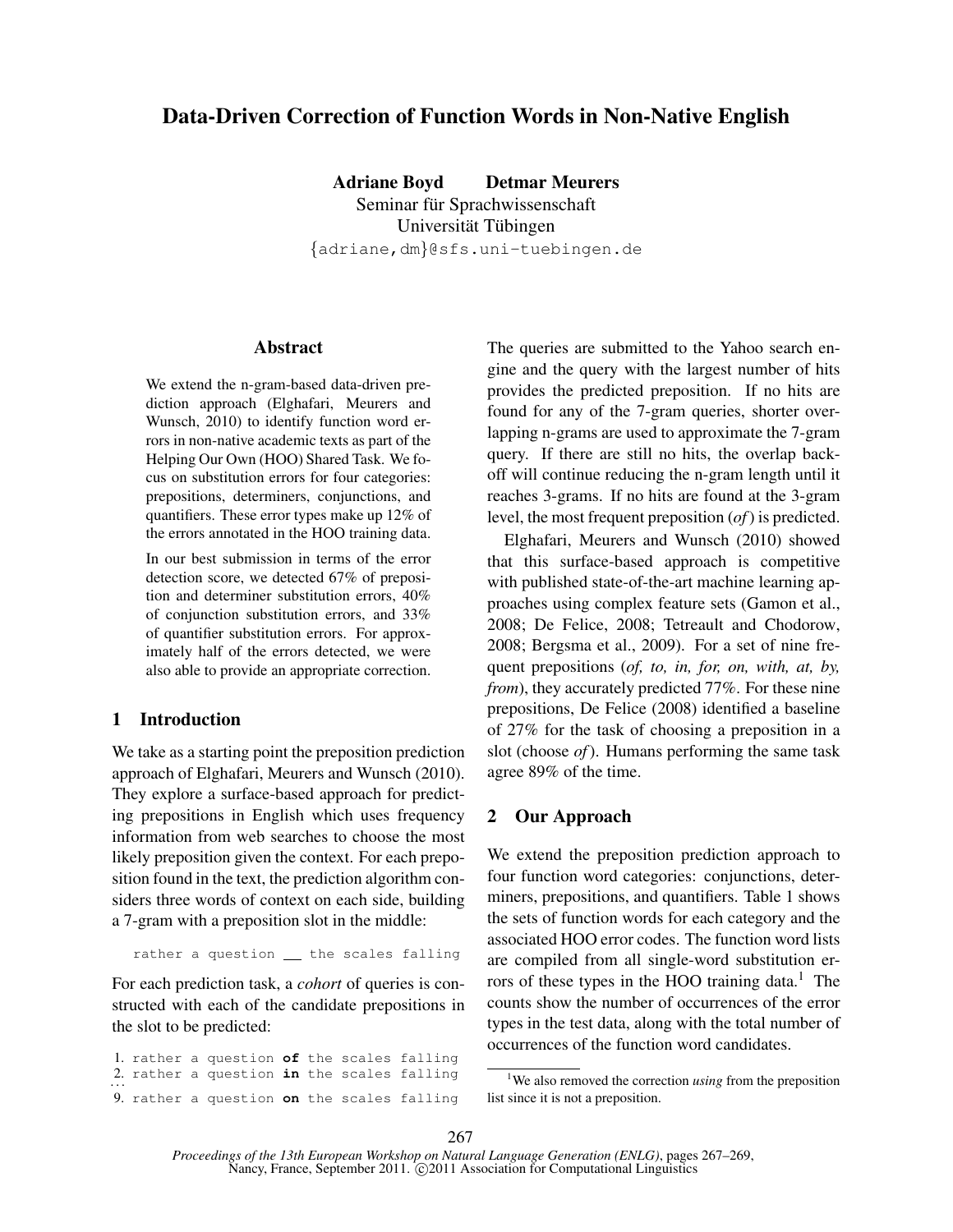| Categ. | Codes      | #   | <b>Candidates</b>  | #    |
|--------|------------|-----|--------------------|------|
| Conj.  | RC         | 2   | but, if, whether,  | 80   |
|        |            |     | whereas, how-      |      |
|        |            |     | ever, although     |      |
| Det.   | RD, FD,    | 17  | a, whose, their,   | 1572 |
|        | DD, AGD,   |     | this, an, these,   |      |
|        | CD, ID     |     | the, its, those    |      |
| Prep.  | RT, DT     | 86  | in, on, about,     | 2126 |
|        |            |     | over, from, onto,  |      |
|        |            |     | for, among, of,    |      |
|        |            |     | into, within, to,  |      |
|        |            |     | as, at, under, be- |      |
|        |            |     | tween, with, by    |      |
| Ouant. | RQ,<br>FQ, | 4   | less, many,        | 78   |
|        | CQ, DQ,    |     | some, fewer,       |      |
|        | IQ, AGQ    |     | much, certain      |      |
| Total  |            | 109 |                    | 3856 |

Table 1: Function Words with Frequency in Test Data

To adapt the prediction approach for the HOO shared task, we replace the Yahoo search engine used by Elghafari et al. (2010) with the ACL Anthology Reference Corpus (ARC, Bird et al., 2008) and modify the prediction algorithm to keep the original token rather than predicting the most frequent candidate in cases where no hits for any n-grams are found. One drawback of ARC is that it contains native and non-native texts; we have not yet attempted to filter non-native texts.

Using ARC rather than web searches allows us to abstract away from the surface context by substituting POS tags and lemmas in the n-gram context. We use TreeTagger to tag and lemmatize ARC and create three different levels of context abstraction: a) surface context, b) POS context, and c) limited POS/lemma substitutions (POS for CD, SYM, LS; lemmas for comparative adjectives and most verbs). We use the same context throughout, though substitutions could be customized for each type, e.g., determiner selection depends on adjective and noun onsets (*a* vs. *an*), but preposition selection does not.

#### 3 Results

We will discuss our results from two perspectives:

- Global: For each function word (correct or incorrect), was a correct prediction made?
- Error detection: For each function word substitution error, was the error detected/corrected?

For both perspectives, we can calculate precision and recall for the n-gram prediction approach:

$$
precision = \frac{correct\,predictions\,from\,n-gram\,approach}{\#\,predicted\,by\,n-gram\,approach}
$$

$$
recall = \frac{correct\,predictions\,from\,n-gram\,approach}{\#\,total\,prediction\,tasks}
$$

We here present the results for our run #2 in the HOO shared task, our best performing submission in terms of detection score. Run #2 uses the ARC reference corpus with limited POS/lemma substitutions, showing that an appropriate level of abstraction in the n-gram context can lead to improvement over purely surface-based contexts.

#### 3.1 Baseline

The counts in Table 1 show that there is a high global baseline accuracy (= keep original word) for this subtask in the HOO challenge. The baseline for all four categories is 97.2% and the individual function category baselines vary from 94.9% to 98.9%. Thus, predicting the original word would give a high global accuracy for the function word prediction task in the HOO data; however, it would obviously not detect or correct any errors.

#### 3.2 Global Results

Figure 1 shows the global accuracy, precision, and recall as the minimum n-gram length is increased from 3 to 7. The global precision, recall, and accuracy are ∼70% for n-gram length 3. As the minimum n-gram length increases, the global accuracy and precision increase to 97% as recall drops to 1.5% since most 7-grams from the test data are not found in the reference corpus. Data sparsity issues are magnified by the fact that the n-gram context may contain additional errors.



Figure 1: Global Accuracy, Precision, and Recall